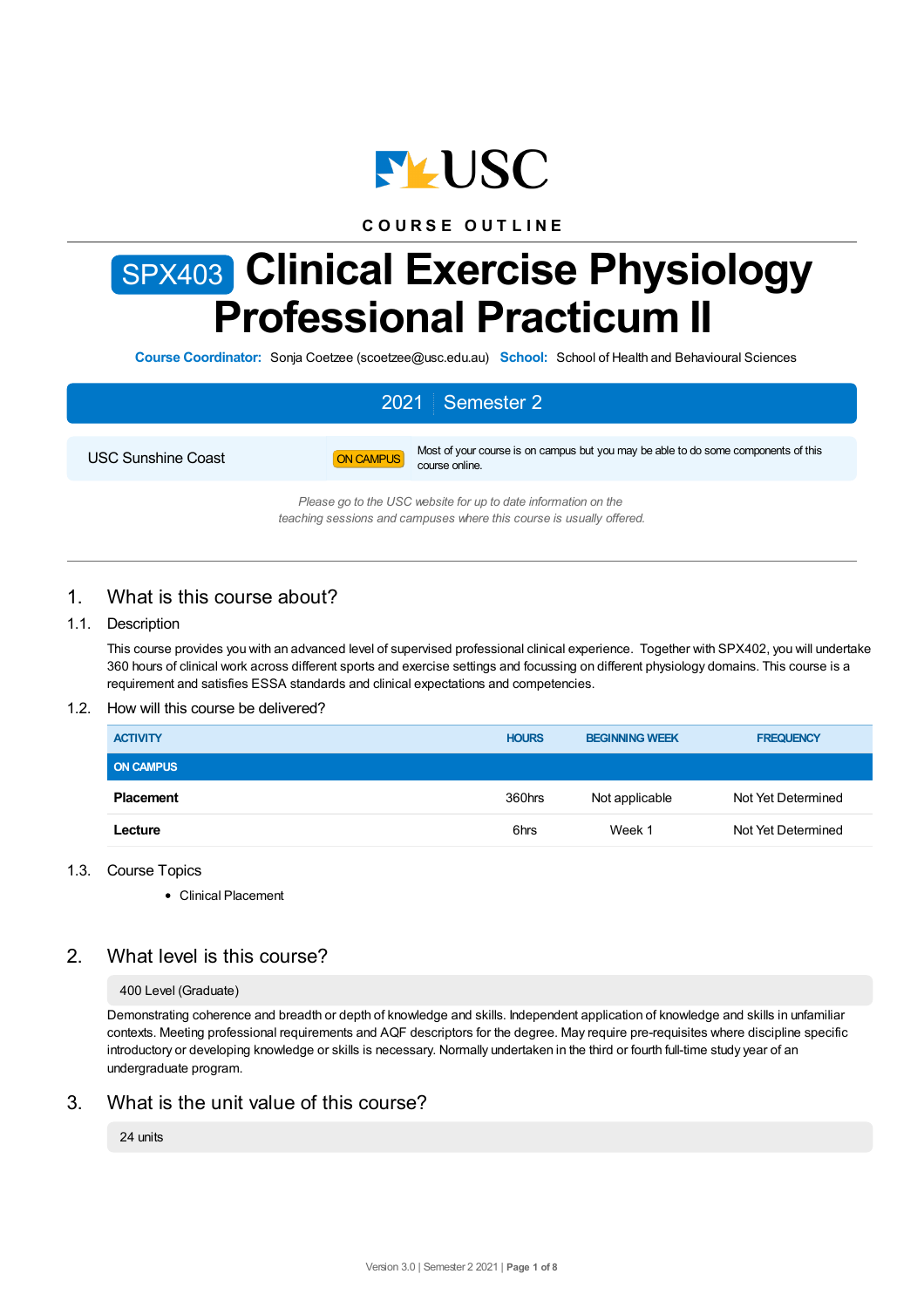# 4. How does this course contribute to my learning?

|                                                                | <b>COURSE LEARNING OUTCOMES</b>                                                                                                                                         | <b>GRADUATE QUALITIES</b>                                                 |
|----------------------------------------------------------------|-------------------------------------------------------------------------------------------------------------------------------------------------------------------------|---------------------------------------------------------------------------|
| On successful completion of this course, you should be able to |                                                                                                                                                                         | Completing these tasks<br>successfully will contribute to<br>you becoming |
|                                                                | Demonstrate professional skills in the provision of clinical exercise physiology services in<br>collaboration with clients.                                             | Engaged                                                                   |
|                                                                | Apply evidence and theory to exercise assessment, prescription and delivery, for individuals.                                                                           | Empowered                                                                 |
|                                                                | Assess and reflect on professional skills to develop personal awareness and social responsibility<br>within the placement environment and own professional development. | Engaged                                                                   |
|                                                                | Practice within ethical, legal and professional boundaries and demonstrates compliance with the<br>student placement code of conduct.                                   | Ethical                                                                   |
| -5                                                             | Demonstrate effective and appropriate skills in communicating information, advice, education and<br>professional opinion to individuals and other health professionals. | Engaged                                                                   |
|                                                                | Demonstrate the ability to design, implement, monitor and evaluate exercise and life-style<br>intervention for individuals that is client-centred.                      | Empowered                                                                 |

# 5. Am Ieligible to enrol in this course?

Refer to the USC [Glossary](https://www.usc.edu.au/about/policies-and-procedures/glossary-of-terms-for-policy-and-procedures) of terms for definitions of "pre-requisites, co-requisites and anti-requisites".

# 5.1. Pre-requisites

SPX412 and/or SPX413 and SPX402 and Course coordinator consent

5.2. Co-requisites

Not applicable

5.3. Anti-requisites

Not applicable

5.4. Specific assumed prior knowledge and skills (where applicable)

Not applicable

# 6. How am Igoing to be assessed?

6.1. Grading Scale

Limited Grading (PNP)

Pass (PU), Fail (UF). All assessment tasks are required to be passed for successful completion of the course.

## 6.2. Details of early feedback on progress

It is recommended that students schedule an assessment review meeting in week 3 of placement to discuss your learning plan, initial supervisor feedback, professional practice reflections, and logbook hours. This review will provide you with formative feedback on academic progress and help identify the need for additional support. The meeting will be provided in a face to face or zoom meeting with the course coordinator/ placement coordinator.

## 6.3. Assessment tasks

| <b>DELIVERY</b><br><b>MODE</b> | NO. | <b>TASK ASSESSMENT</b><br><b>PRODUCT</b> | <b>INDIVIDUAL</b><br><b>OR GROUP</b> | <b>WHAT IS THE</b><br><b>DURATION /</b><br>LENGTH? | <b>WHEN SHOULD I SUBMIT?</b>                    | <b>WHERE SHOULD I</b><br><b>SUBMIT IT?</b> |
|--------------------------------|-----|------------------------------------------|--------------------------------------|----------------------------------------------------|-------------------------------------------------|--------------------------------------------|
| All                            | 1   | Code of Conduct                          | Individual                           | For the<br>duration of the<br>placement<br>course. | Week 1                                          | <b>SONIA</b>                               |
| All                            | 2   | Placement<br>performance                 | Individual                           | N/A                                                | Throughout teaching period (refer to<br>Format) | Online ePortfolio<br>Submission            |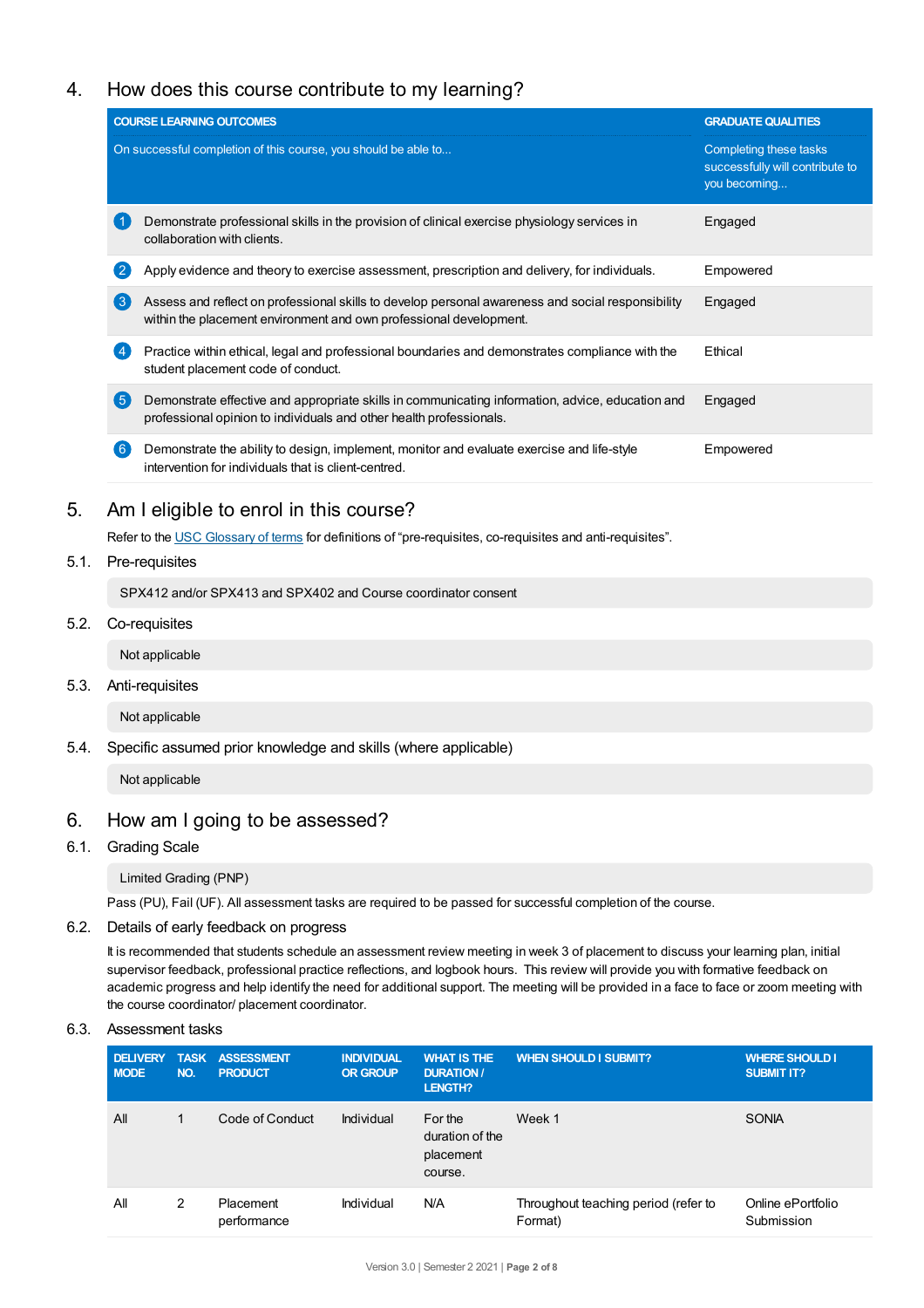# **All - Assessment Task 1:** Code of Conduct

| <b>GOAL:</b>     | This task enables you to become familiar with and demonstrate the requisite professional behaviours captured in the<br>Code of Conduct for your discipline and work environment.                                                                                                                                                                                                                                                                                                                                                                                                                                                                                                                                                                                   |                                                                                                                                                 |                                     |  |  |
|------------------|--------------------------------------------------------------------------------------------------------------------------------------------------------------------------------------------------------------------------------------------------------------------------------------------------------------------------------------------------------------------------------------------------------------------------------------------------------------------------------------------------------------------------------------------------------------------------------------------------------------------------------------------------------------------------------------------------------------------------------------------------------------------|-------------------------------------------------------------------------------------------------------------------------------------------------|-------------------------------------|--|--|
| <b>PRODUCT:</b>  | Code of Conduct                                                                                                                                                                                                                                                                                                                                                                                                                                                                                                                                                                                                                                                                                                                                                    |                                                                                                                                                 |                                     |  |  |
| <b>FORMAT:</b>   | Whilst completing your 360 Exercise Physiology professional placement hours across SPX403 and SPX402, you will be<br>expected to abide by the discipline's Code of Conduct. Like any authentic work contract, you will be required to comply<br>with the Code of Conduct. Your Course coordinator will be available to answer any questions you might have.<br>To be eligible to pass, you are required to complete this placement satisfactorily according to the criteria below.<br>If you fail to meet the student placement Code of Conduct you may fail the course and can be withdrawn from the<br>workplace immediately, as per the USC Workplace and Industry Placement procedures.<br>Submit: A signed Code of Conduct should be submitted during Week 1, |                                                                                                                                                 |                                     |  |  |
| <b>CRITERIA:</b> | No.                                                                                                                                                                                                                                                                                                                                                                                                                                                                                                                                                                                                                                                                                                                                                                |                                                                                                                                                 | <b>Learning Outcome</b><br>assessed |  |  |
|                  | 1                                                                                                                                                                                                                                                                                                                                                                                                                                                                                                                                                                                                                                                                                                                                                                  | Behaviour in accordance with the discipline and ESSA's (governing body) Code of<br>Conduct, in a professional setting (EP Graduate attribute 1) | $\left 4\right $                    |  |  |
|                  | 2                                                                                                                                                                                                                                                                                                                                                                                                                                                                                                                                                                                                                                                                                                                                                                  | Participation in a performance review to improve professional practice (EP Graduate<br>attribute 1)                                             | $\left( 3\right)$                   |  |  |
|                  | 3                                                                                                                                                                                                                                                                                                                                                                                                                                                                                                                                                                                                                                                                                                                                                                  | Satisfactory completion of allocated placement block/s in an approved professional<br>organisation (EP Graduate attributes 1)                   | (3) (4) (5)                         |  |  |
|                  |                                                                                                                                                                                                                                                                                                                                                                                                                                                                                                                                                                                                                                                                                                                                                                    |                                                                                                                                                 |                                     |  |  |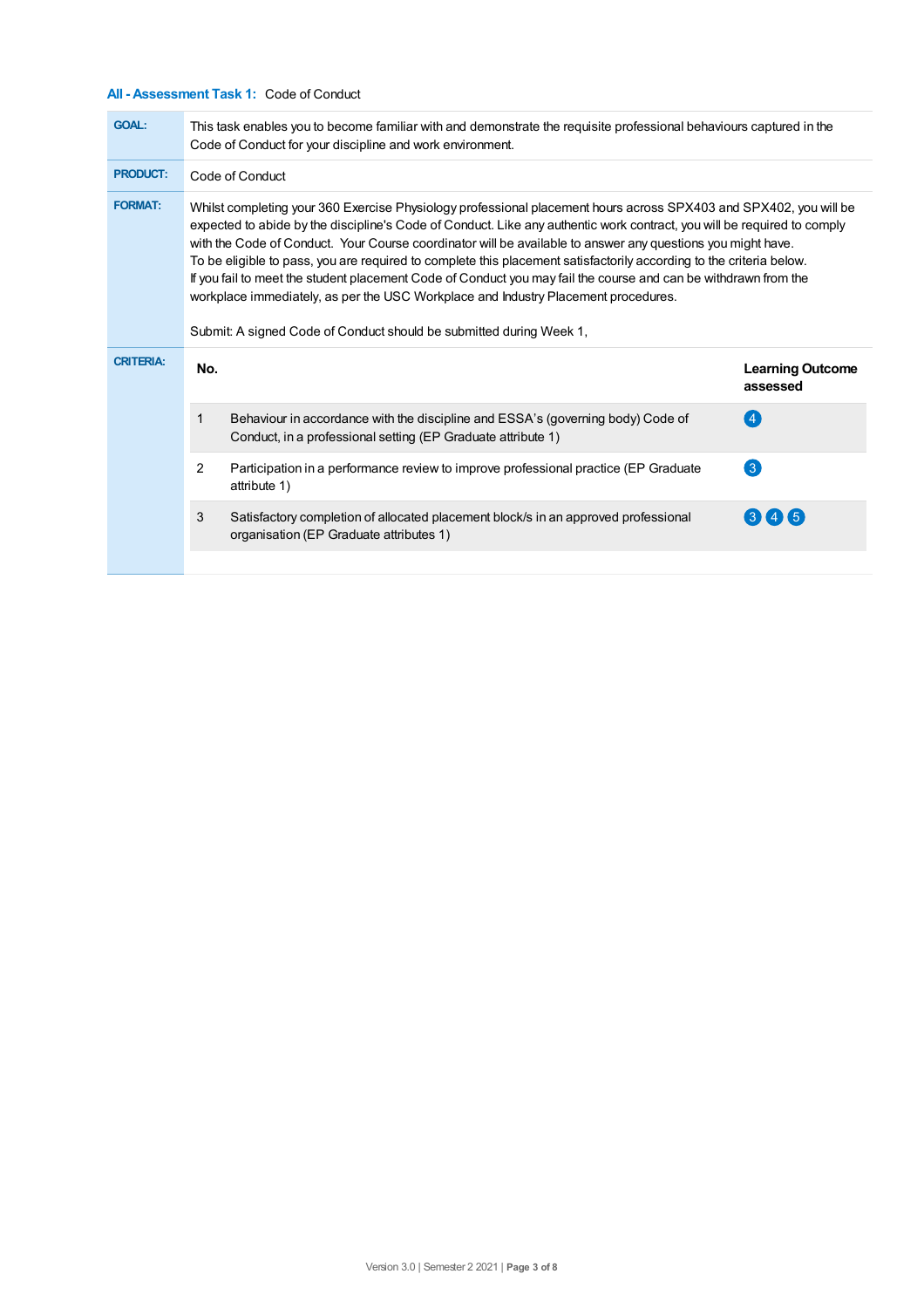# **All - Assessment Task 2:** Professional Competencies

| <b>GOAL:</b>    | You will demonstrate your competency and professional standard as an Exercise Physiologist. To do this you will<br>undertake supervised work integrated learning placements and perform the tasks of an Exercise Physiologist working in a<br>professional setting. A key element of this assessment will be the collation of documents (Portfolio) demonstrating<br>competency development.                                                                                                                                                                                |
|-----------------|-----------------------------------------------------------------------------------------------------------------------------------------------------------------------------------------------------------------------------------------------------------------------------------------------------------------------------------------------------------------------------------------------------------------------------------------------------------------------------------------------------------------------------------------------------------------------------|
| <b>PRODUCT:</b> | Placement performance                                                                                                                                                                                                                                                                                                                                                                                                                                                                                                                                                       |
| <b>FORMAT:</b>  | SUBMIT: various assessment tasks which forms part of the practicum portfolio will be due for submission during the<br>course of allocated placements; with the final practicum portfolio due on the first Monday after the (usually 6-week)<br>allocated placement block.                                                                                                                                                                                                                                                                                                   |
|                 | Exercise and Sports Science Australia (ESSA) has identified a number of core skills that are fundamental to Accredited<br>Exercise Physiologist Professional Standards. This assessment task captures professional skills in professional practice,<br>exercise assessment, exercise prescription and exercise delivery, and other Accredited Exercise Physiologist<br>Professional Standards. Each placement contains components of the overall task and each component must be submitted<br>on time and passed (at required standard) for the task to achieve a PU grade. |
|                 | The skills Portfolio will include the following items:                                                                                                                                                                                                                                                                                                                                                                                                                                                                                                                      |
|                 | a) A learning plan for each placement site - completed by the student and the placement supervisor by the end of the first<br>week of each allocated placement.                                                                                                                                                                                                                                                                                                                                                                                                             |
|                 | b) Supervisor Feedback:<br>- Initial supervisor feedback for each placement site - completed by placement supervisor, and signed by the student at<br>the halfway mark of placement.<br>- Final supervisor feedback for each placement site - completed by placement supervisor, and signed by the student<br>during the final week of each allocated placement.                                                                                                                                                                                                            |
|                 | c) 2 Professional practice reflections - completed by the student and approved by the placement supervisor by the end of<br>the allocated placement block.                                                                                                                                                                                                                                                                                                                                                                                                                  |
|                 | d) 1 Placement engagement reflection (PER) for each placement attended - completed by the student and and approved<br>by the placement supervisor by the end of the allocated placement block.<br>- The PER should contain the following items:                                                                                                                                                                                                                                                                                                                             |
|                 | * The student's placement logbook of practicum hours and any other evidence of competencies demonstrated during<br>their placement with the site<br>* The final supervisor feedback<br>* The students demonstrated competencies as assessed by the placement supervisor.                                                                                                                                                                                                                                                                                                    |
|                 | e) Final submission: Completed in study week of semester. Interview times booked through your course coordinator. It is<br>expected that students will have addressed all feedback provided and have their final Practicum<br>Portfolio ready for final grading.                                                                                                                                                                                                                                                                                                            |
|                 | - Student are required to complete and submit an approved log of hours form to SONIA online once the PERs has been<br>signed off by the placement coordinator.                                                                                                                                                                                                                                                                                                                                                                                                              |
|                 | FINAL GRADES FOR THIS PLACEMENT COURSE WILL NOT BE RELEASED UNTILL THE LOG OF HOURS FORM<br>HAS BEEN SUBMITTED AND APPROVED IN SONIA.                                                                                                                                                                                                                                                                                                                                                                                                                                       |
|                 |                                                                                                                                                                                                                                                                                                                                                                                                                                                                                                                                                                             |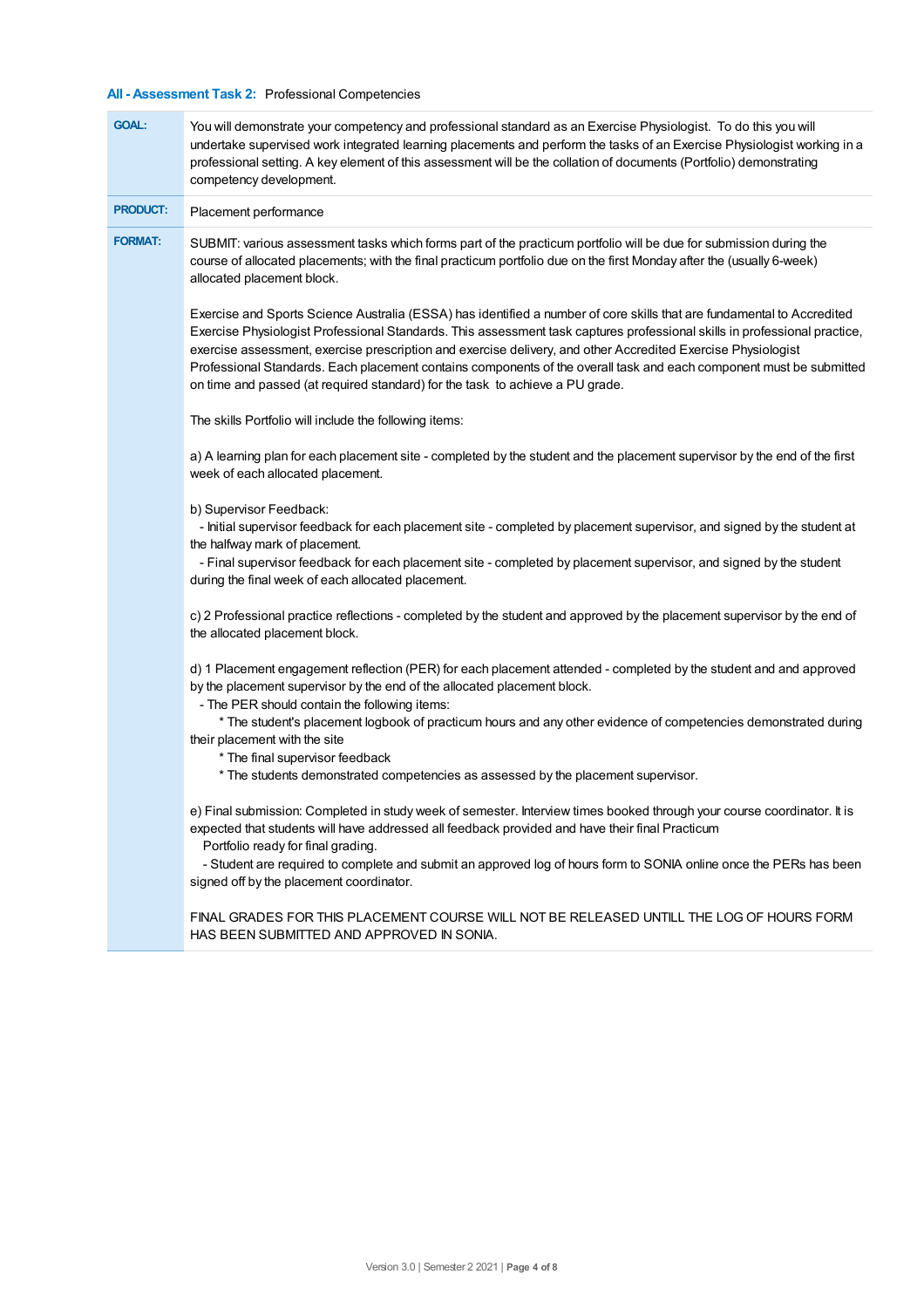| <b>CRITERIA:</b> | No.           |                                                                                                                                                                 | <b>Learning Outcome</b><br>assessed |
|------------------|---------------|-----------------------------------------------------------------------------------------------------------------------------------------------------------------|-------------------------------------|
|                  | 1             | Professional Communication:<br>Engage clients to facilitate exercise and health lifestyle management that is client centred<br>(EP Graduate attribute 3 and 11) | 026                                 |
|                  | $\mathcal{P}$ | Professional collaboration:<br>Engage the health care team to collaboratively provide client care (EP Graduate attribute<br>4)                                  | (4)(5)                              |
|                  | 3             | Professional collaboration: Identifies the roles of the team (EP Graduate attribute 4)                                                                          | 846                                 |
|                  | 4             | Professional practice: Commitment to reflective practice, professional development and<br>lifelong learning (EP Graduate attribute 5)                           | 28                                  |
|                  | 5             | Professional practice: Applies evidence and theory to provide exercise intervention and<br>education (EP Graduate attribute 2, 6, 7)                            | 026                                 |
|                  | 6             | Professional practice: Collects, assesses and interprets relevant client information to<br>prioritized exercise and lifestyle goals (EP Graduate attribute 10). | 16                                  |
|                  | 7             | Professional practice: Designs, implements, monitors and evaluates exercise<br>prescription (EP Graduate attribute 8, 9)                                        | [6]                                 |
|                  | 8             | Professional collaboration: Referring on where required (EP Graduate attribute 4)                                                                               | 〔5                                  |
|                  |               |                                                                                                                                                                 |                                     |

# 7. Directed study hours

A 12-unit course will have total of 150 learning hours which will include directed study hours (including online if required), self-directed learning and completion of assessable tasks. Directed study hours may vary by location. Student workload is calculated at 12.5 learning hours per one unit.

# 8. What resources do I need to undertake this course?

Please note: Course information, including specific information of recommended readings, learning activities, resources, weekly readings, etc. are available on the course Blackboard site– Please log in as soon as possible.

# 8.1. Prescribed text(s) or course reader

There are no required/recommended resources for this course.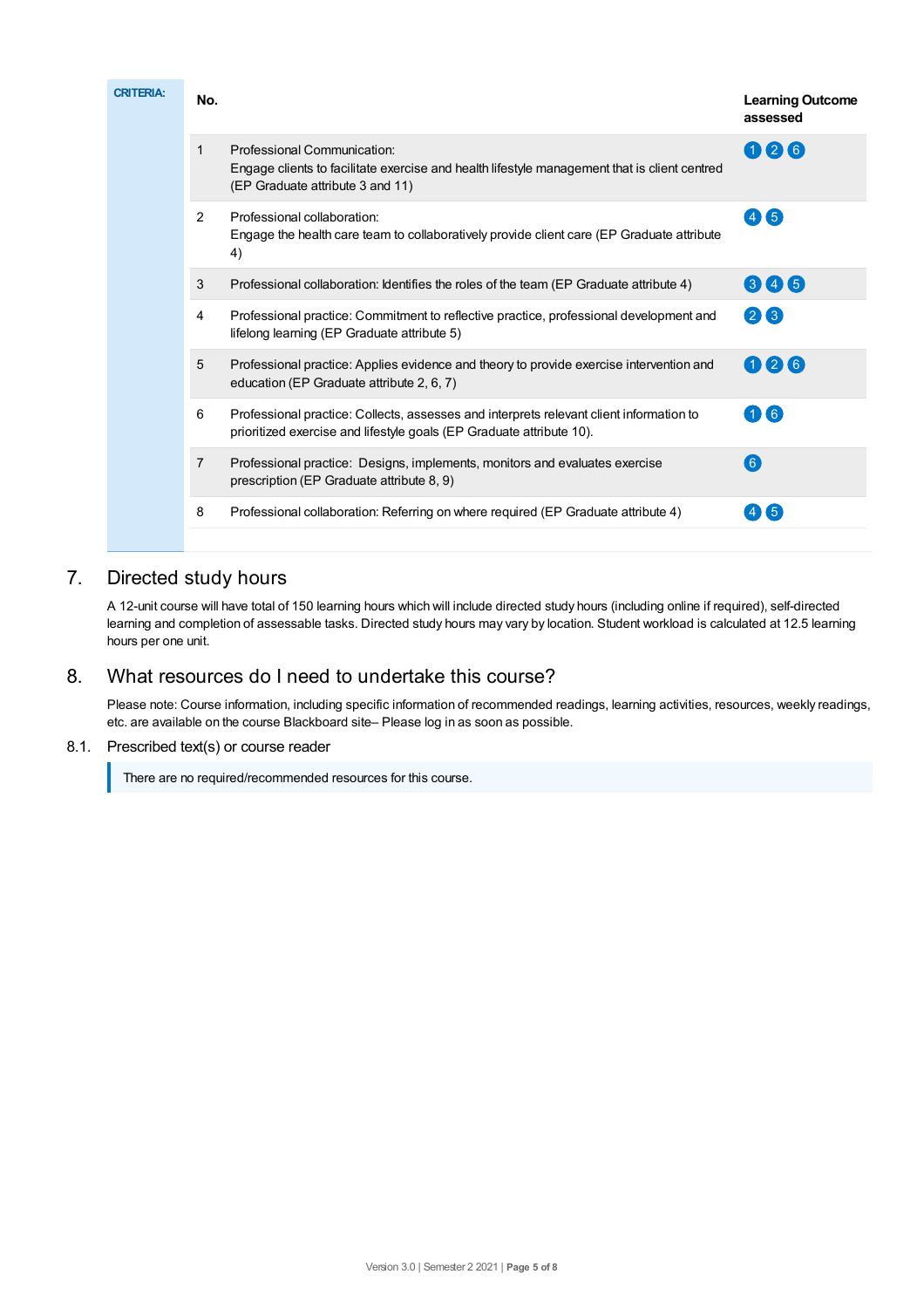## 8.2. Specific requirements

Mandatory Requirements

You are to ensure the SPX402 mandatories are still valid for SPX403 to be eligible for a manual enrolment approval by the course coordinator.

- Mandatory information can be found on the Sport and Exercise Community page, SONIA online (select Sport & Exercise Science), and/or the USC website under Sport and Exercise Science/ Clinical Exercise Physiology- Placements

Student Placement agreement: the Student Placement Agreement (SPA) consists of two (2) mandatory electronic forms (eForms) completed in your SONIA account before you commence placement:

(1) Placement Disclosure Statement Form

(2) Placement Details Agreement Form (completed after you have been allocated to your placement site/s and must be complete by the first lecture). - This form is completed in SONIA.

The Mandatories include:

- Blue card,

- Clinical Vaccinations (Hep B, Measles, Mumps, Rubella, Varicella (chicken pox), Pertussis (whooping cough)),

- QHealth modules and
- First Aid and CPR

- There will also be a Tuberculosis form student will be asked to complete in the enrolment meeting as part of you course mandatories before you go on placement.

The steps involved in enrolment are the following:

#### 1. You will need to access SONIA Online

2. Register your interest in SPX403 (go onto SONIA under the Forms tab and select "Expression of interest Pre-Enrolment Form…" in the drop down, add it, complete the form and submit it.

3. Ensure your pre-enrolment Mandatory Requirements are complete and/or still valid

- Follow the prompts to the Mandatory Buttons for Blue card, CPR and First Aid, QLD Health Modules and Clinical Vaccinations so you are eligible for an enrolment meeting.

4. Once all the required course mandatories are uploaded to SONIA; email shssplacements@usc.edu.au to confirm your eligibility to enrol into SPX403

5. Your enrolment will be need to be approved by your course coordinator.

#### Assessment Criteria

You will receive whole class generic guidelines on the structure and content of your assessment items including your log books. They will be consistent with the standards required for submission to Exercise and Sport Science Australia (ESSA) and the university. You will be required to hold your assessment items to this standard whilst on placement. This will also be discussed further in your first lecture. Each placement contains components of the overall assessment tasks and each component must be submitted on time and passed for the task (of required standard) to achieve an overall PU grade.

#### Electronic devices

You will need access to an electronic device (e.g. laptop or PC) and internet, in order to complete your assessment tasks.

#### Equipment

You are expected to already own a personal set of clinical tools, comprising tailor's tape measure (150cm, flexible), large plastic goniometer, sphygmomanometer, stethoscope (for SPX4XX courses, including your 4th year intensives). It is expected that students will retain these tools throughout their working lives. Students may be required to bring their own (labelled) clinical tools to placements.

#### Uniform

Your are required to wear the USC clinical student polo shirt when attending you placement.

#### Additional Cost

Any cost associated with accomodation while on placement or travel to, during or from placement, is the responsibility of the student.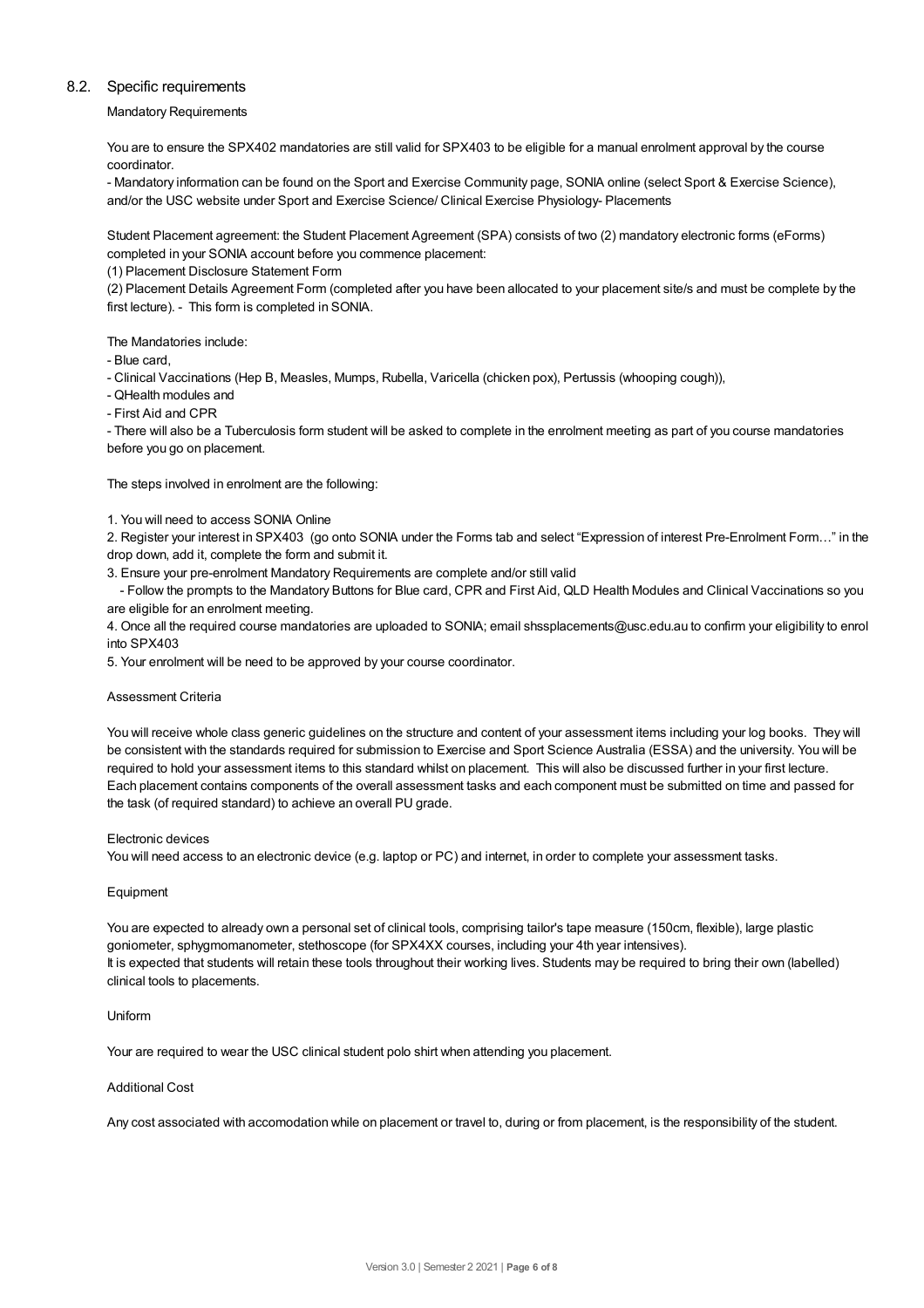# 9. How are risks managed in this course?

Risk assessments have been performed for all field activities and low to moderate levels of health and safety risk exists. Moderate risks may include working in an Australian bush setting, working with people, working outside normal office hours for example. It is your responsibility to review course material, search online, discuss with lecturers and peers and understand the health and safety risks associated with your specific course of study and to familiarise yourself with the University's general health and safety principles by reviewing the online [induction](https://online.usc.edu.au/webapps/blackboard/content/listContentEditable.jsp?content_id=_632657_1&course_id=_14432_1) training for students, and following the instructions of the University staff.

# 10. What administrative information is relevant to this course?

# 10.1. Assessment: Academic Integrity

Academic integrity is the ethical standard of university participation. It ensures that students graduate as a result of proving they are competent in their discipline. This is integral in maintaining the value of academic qualifications. Each industry has expectations and standards of the skills and knowledge within that discipline and these are reflected in assessment.

Academic integrity means that you do not engage in any activity that is considered to be academic fraud; including plagiarism, collusion or outsourcing any part of any assessment item to any other person. You are expected to be honest and ethical by completing all work yourself and indicating in your work which ideas and information were developed by you and which were taken from others. You cannot provide your assessment work to others.You are also expected to provide evidence of wide and critical reading, usually by using appropriate academic references.

In order to minimise incidents of academic fraud, this course may require that some of its assessment tasks, when submitted to Blackboard, are electronically checked through SafeAssign. This software allows for text comparisons to be made between your submitted assessment item and all other work that SafeAssign has access to.

## 10.2. Assessment: Additional Requirements

Limited Graded Course:

This course will be graded as Pass in a Limited Grade Course (PU) or Fail in a Limited Grade Course (UF) as per clause 4.1.3 and 4.1.4 of the Grades and Grade Point Average (GPA) - Institutional Operating Policy of the USC.

In a course eligible to use Limited Grades, all assessment items in that course are marked on a Pass/Fail basis and all assessment tasks are required to be passed for a student to successfully complete the course. Supplementary assessment is not available in courses using Limited Grades.

## 10.3. Assessment: Submission penalties

You must contact your course coordinator and provide the required documentation if you require an extension.

10.4. Study help

For help with course-specific advice, for example what information to include in your assessment, you should first contact your tutor, then your course coordinator, if needed.

If you require additional assistance, the Learning Advisers are trained professionals who are ready to help you develop a wide range of academic skills. Visit the Learning [Advisers](https://www.usc.edu.au/current-students/student-support/academic-and-study-support/learning-advisers) web page for more information, or contact Student Central for further assistance: +61 7 5430 2890 or [studentcentral@usc.edu.au](mailto:studentcentral@usc.edu.au).

# 10.5. Wellbeing Services

Student Wellbeing provide free and confidential counselling on a wide range of personal, academic, social and psychological matters, to foster positive mental health and wellbeing for your academic success.

To book a confidential appointment go to [Student](https://studenthub.usc.edu.au/) Hub, email [studentwellbeing@usc.edu.au](mailto:studentwellbeing@usc.edu.au) or call 07 5430 1226.

## 10.6. AccessAbility Services

Ability Advisers ensure equal access to all aspects of university life. If your studies are affected by a disability, learning disorder mental health issue, , injury or illness, or you are a primary carer for someone with a disability or who is considered frail and aged, [AccessAbility](https://www.usc.edu.au/learn/student-support/accessability-services/documentation-requirements) Services can provide access to appropriate reasonable adjustments and practical advice about the support and facilities available to you throughout the University.

To book a confidential appointment go to [Student](https://studenthub.usc.edu.au/) Hub, email [AccessAbility@usc.edu.au](mailto:AccessAbility@usc.edu.au) or call 07 5430 2890.